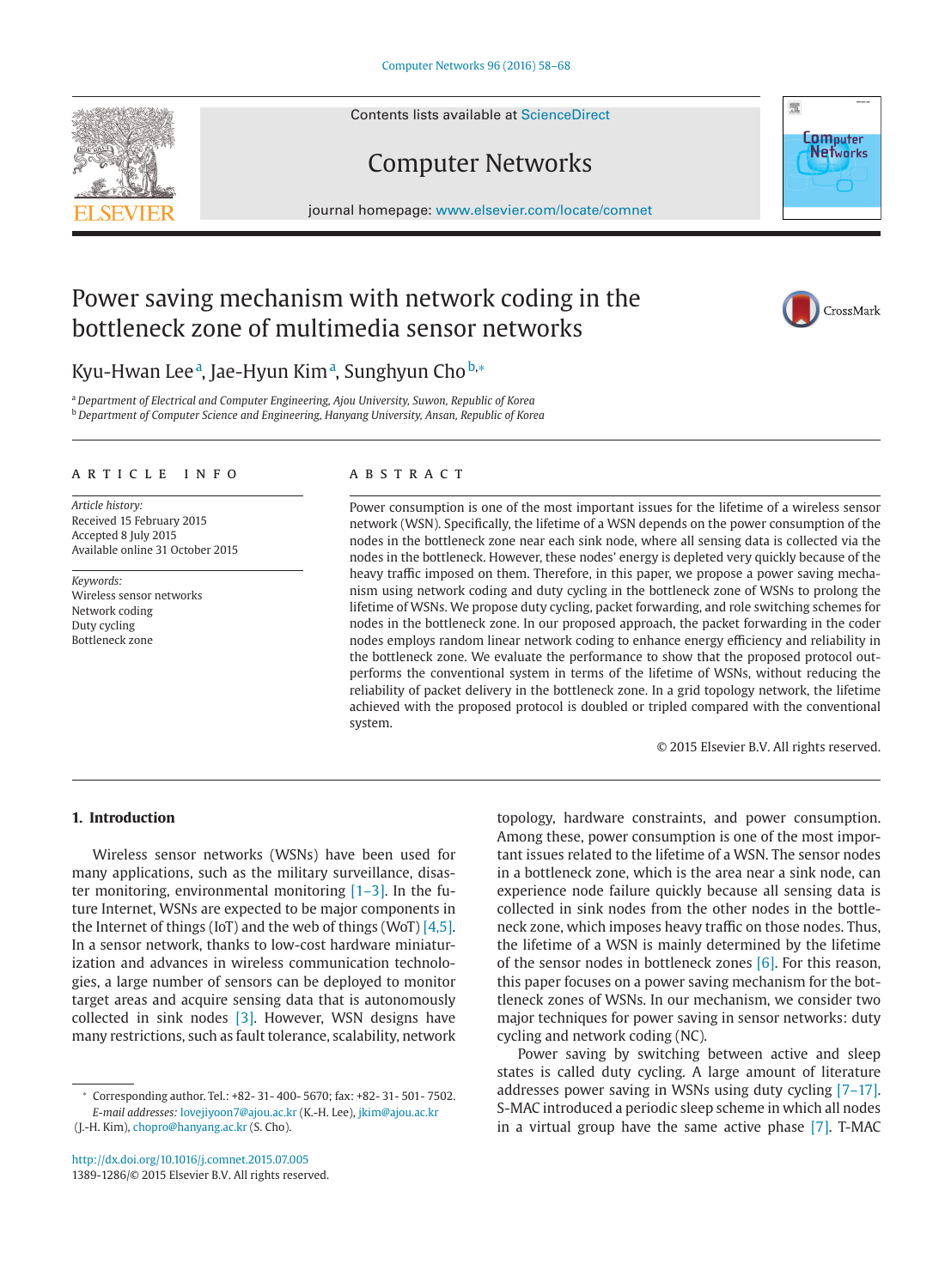enhances S-MAC by adjusting the active period according to the network traffic load [\[8\].](#page--1-0) B-MAC and X-MAC use preamble sampling to reduce the duty cycle and minimize idle listening [\[9,10\].](#page--1-0) One study [\[11\]](#page--1-0) proposed that each sensor node switches randomly between active and sleep states. With DW-MAC, a low-overhead scheduling algorithm allows nodes to wake up on demand during a sleep period [\[12\].](#page--1-0) Opportunistic flooding employs a power saving mechanism using duty cycling in broadcast transmissions [\[13\].](#page--1-0) In [\[14\],](#page--1-0) the upper bound of network lifetime for WSNs with bottleneck zones was studied. Pak et al. studied duty cycle allocation to maximize the lifetime of WSNs [\[15\].](#page--1-0) They used a tier-based anycast protocol and showed that network lifetime can be extended by allocating a different duty cycle. Han et al. solved the minimum-energy multicasting problem in WSNs for both one-to-many and all-to-all multicasting [\[16\].](#page--1-0) In [\[17\],](#page--1-0) a control-based approach to duty cycle adaptation for WSNs was proposed. In particular, queue management was used to achieve high performance under a variable traffic rate. Duty cycling is an efficient method for power saving in WSNs. Moreover, duty cycling used in conjunction with NC could provide even greater power saving in WSNs.

NC is a promising technique that reduces network congestion by combining packets for distinct destinations. Many studies have investigated WSNs with NC to enhance their energy efficiency [\[18–29\].](#page--1-0) Platz et al. studied the energy efficiency of NC in all-to-all broadcast applications [\[18\].](#page--1-0) Shwe et al. enhanced the energy efficiency of the NC scheme in WSNs by using neighbor discovery [\[19\].](#page--1-0) In [\[20,21\],](#page--1-0) researchers solved the optimization problem in WSNs with NC, based on theory. In [\[22,23\],](#page--1-0) the authors proposed NC-based multipath routing for improved energy efficiency in WSNs. In [\[24\],](#page--1-0) the authors proposed NC-based energy-efficient data fusion and transmission in WSNs with heterogeneous receivers. Glatz et al. implemented energy-harvesting aware routing and opportunistic NC in WSNs using TinyOS [\[25\].](#page--1-0) In [\[26\],](#page--1-0) the authors solved the optimization problem for network lifetime and video distortion in multimedia sensor networks. These previous works improved the efficiency of power consumption in WSNs by using NC. However, most previous works do not consider the bottleneck zone. They also do not take into account interworking with duty cycling, which is a major technique for power saving in WSNs. Recently, power saving mechanisms considering both NC and duty cycling have been studied [\[27–29\].](#page--1-0) In [\[27\],](#page--1-0) Chandanala et al. proposed DutyCode, combining NC with duty cycling by using information on packet streaming in flooding-based WSNs. However, they did not exploit power saving in the nodes of a bottleneck zone around a sink node. In [\[28,29\],](#page--1-0) researchers derived the upper bound of network lifetime in WSNs using random duty cycling and NC. They showed that the lifetimes of coder nodes were prolonged because nodes in the bottleneck zone encoded packets using XOR NC. However, XOR NC can reduce the reliability of the sensing data delivery. Furthermore, nodes other than coder nodes in the bottleneck zone do not benefit from NC in terms of power consumption.

In this paper, we propose a power saving mechanism using NC and duty cycling in the bottleneck zone of WSNs to enhance the lifetime of WSNs. In particular, we propose a duty cycling scheme that yields more sleeping opportunities for nodes in the bottleneck zone. Furthermore, our power saving mechanism uses random linear network coding (RLNC) for packet encoding to enhance energy efficiency and the reliability in the bottleneck zone. Nodes in the bottleneck zone periodically switch roles to prolong the lifetime of all nodes in the bottleneck zone by using NC. The main contributions of the paper are as follows:

- 1. A duty cycling scheme for power saving in nodes of the bottleneck zone.
- 2. A packet forwarding scheme using RLNC in coder nodes to enhance the energy efficiency and the reliability in the bottleneck zone.
- 3. A role switching scheme for nodes of the bottleneck zone to prolong the lifetime of WSNs.

The rest of this paper is organized as follows. Section 2 presents the system model of the proposed protocol. In [Section 3,](#page--1-0) we explain the operation procedure of the proposed protocol. In [Sections 4](#page--1-0) and [5,](#page--1-0) we present the performance analysis and describe the performance evaluation of the proposed protocol. Finally, the conclusions are provided in [Section 6.](#page--1-0)

#### **2. System model**

The system model is composed of a sink node and sensor nodes, as shown in [Fig. 1.](#page--1-0) All sensor nodes sense data periodically, and then the sensing data generated by all sensor nodes are aggregated at a sink node. To improve reliability of packet delivery in WSNs, sensing data travel via multi-path forwarding from a sensor to a sink [\[30,31\].](#page--1-0) Thus, a node broadcasts the data for multi-path forwarding. Around a sink node, there is a bottleneck zone (*B*) as shown in [Fig. 1.](#page--1-0) The bottleneck zone *B* is defined as the area within distance *D* from the sink node, where *D* is the transmission range of the sensor nodes [\[6,14\].](#page--1-0) Thus, nodes in *B* consume more power than nodes outside *B* because all data are relayed through the nodes in *B*. In this paper, we consider a fixed multimedia sensor network used in applications such as multimedia surveillance, traffic monitoring and control systems, and environmental monitoring [\[1–3\].](#page--1-0) Therefore, an IEEE 802.11 system is used to convey the sensing data [\[3\].](#page--1-0)

In a WSN, sensor nodes have constrained energy resources, although the sink has no such limitation. Therefore, power saving is important to the WSN's network lifetime. In an IEEE 802.11 system, a power saving mechanism (PSM) exists that uses an announcement traffic indication message (ATIM) [\[32\].](#page--1-0) The procedure of the PSM is shown in [Fig. 2.](#page--1-0) In an IEEE 802.11 system, time is divided into beacon intervals by means of a distributed protocol using beacon transmission. At the start of each beacon interval, all nodes stay awake to announce the packet transmission for an ATIM window. For example, Node A announces packets destined for Node B by transmitting an ATIM frame during the ATIM window. Upon receiving the ATIM frame, Node B responds by sending an ATIM-ACK message. This message is transmitted using CSMA/CA in IEEE 802.11. When the node has sent an ATIM frame or ATIM-ACK message to another node, such as Node A or B in [Fig. 2,](#page--1-0) the node remains awake for the entire beacon interval to transmit packets. If a node has not received an ATIM frame and has no data packet to be transmitted, it